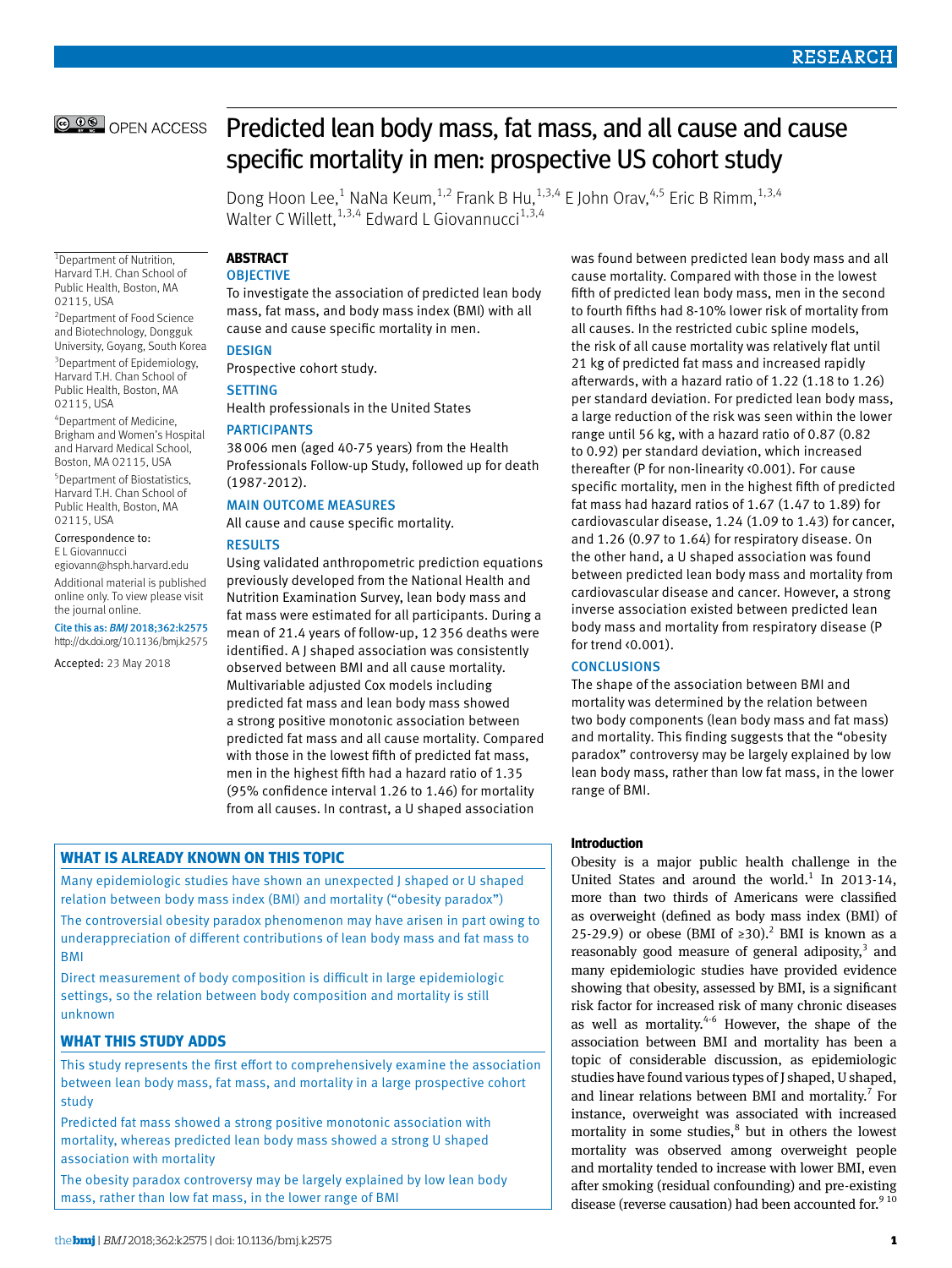This pattern has come to be known as the "obesity paradox."<sup>11</sup> Given the existing and rising number of overweight and obese adults in the US, these divergent findings cause a great deal of confusion among researchers, policy makers, and the general public.

One important but underexplored methodological limitation in the obesity research is that BMI is an imperfect measure of adiposity.<sup>12-15</sup> Although BMI indicates overweight relative to height, it does not discriminate between fat mass and lean body mass.<sup>16-18</sup> Body composition is highly variable among individuals with the same BMI. This is particularly important because fat mass and lean body mass may act differently on health outcomes including mortality. Excess fat mass has shown to be detrimental for health, $19$  whereas growing evidence suggests that skeletal muscle, which accounts for most of lean body mass, may be beneficial for health.<sup>20 21</sup> Therefore, understanding the different contributions of lean body mass and fat mass to BMI may provide new insights on the obesity paradox and deliver important clinical and public health messages about healthy body composition beyond BMI. However, direct measurement of lean body mass is particularly difficult in large epidemiologic studies because it requires expensive and sophisticated technologies such as dual energy *x* ray absorptiometry or imaging technologies. Therefore, little is known about the influence of body composition, particularly lean body mass, on mortality. A limited number of studies have used less accurate surrogate measures (for example, arm circumference,<sup>22 23</sup> total body potassium,<sup>24</sup> skinfold thickness,  $25$  and bioelectrical impedance  $26$ ) or direct measures to estimate body composition, $27-33$  but these studies had relatively small sample size, short period of follow-up, restricted study population (for example, older people), and/or potential biases (for example, confounding and reverse causation). Moreover, the association of lean body mass and fat mass with cause specific mortality is largely unknown.

Therefore, we used validated anthropometric prediction equations to estimate body composition and examine the association of predicted lean body mass, fat mass, and BMI with all cause and cause specific mortality in a large prospective US cohort study of men. The application of validated equations in a large cohort allowed us to estimate lean body mass and fat mass and examine the independent roles of two different body components in relation to mortality, accounting for potential biases.

### **Methods**

#### Study population

The Health Professionals Follow-up Study started in 1986, when 51 529 male health professionals aged 40-75 years were enrolled. Participants were mailed questionnaires at baseline and every two years thereafter to collect updated demographic, lifestyle, and medical information. For the analysis, we included participants who had information on age, race, height, weight, and waist circumference, which we needed to create predicted lean body mass and fat mass (n=40 226). We excluded participants previously diagnosed as having cancer or cardiovascular diseases (n=1595) and those with BMI below 12.5 or above 60 (n=625) at baseline. The final sample size was 38 006 men.

#### Exposure assessments

Derivation and validation of the predicted lean body mass and fat mass have been described in detail previously.34 Briefly, we used a large US representative sample of 7531 men who had measured dual energy *x* ray absorptiometry from the National Health and Nutrition Examination Survey (NHANES). With lean body mass and fat mass measured by dual energy *x* ray absorptiometry each as a dependent variable, we did a linear regression using age, race, height, weight, and waist circumference as independent predictors. We then validated the developed equations in an independent validation group of 2292 men and further by using obesity related biomarkers (triglycerides, total cholesterol, high density and low density lipoprotein cholesterol, glucose, insulin, and C reactive protein). The anthropometric prediction equations (supplementary table A) had high predictive ability for lean body mass ( $R^2$ =0.91, standard error of estimate 2.55 kg) and fat mass ( $R^2$ =0.90, standard error of estimate 2.60 kg). In the independent validation group, the actual and predicted lean body mass and fat mass showed robustly high agreement with no evidence of bias. Moreover, the developed equations performed well across different subgroups of the validation group (that is, age, BMI, race, smoking status, and disease status), and predicted fat mass and dual energy *x* ray absorptiometry measured fat mass showed similar correlations with obesity related biomarkers (Pearson correlations for predicted and measured fat mass, respectively, were 0.33 *v* 0.34 for triglycerides, 0.21 *v* 0.21 for total cholesterol, −0.21 *v* −0.22 for high density lipoprotein cholesterol, 0.19 *v* 0.20 for low density lipoprotein cholesterol, 0.25 *v* 0.22 for glucose, 0.51 *v* 0.54 for insulin, and 0.31  $\nu$  0.32 for C reactive protein).<sup>34</sup> In an additional validation using the same validation group, dual energy *x* ray absorptiometry measured values and predicted values showed consistently high agreement with similar errors across the range of lean body mass and fat mass. Scatter plots of the difference between measured and predicted values against measured values showed no strong non-linear pattern (supplementary figures A and B; supplementary tables B and C). For a sensitivity analysis, we also used different prediction equations that include additional polynomial terms of anthropometric measures (supplementary table A). These equations had similar  $R^2$  and standard error of estimates but slightly improved fit in the extreme range of lean body mass and fat mass (supplementary figures A and B; supplementary tables B and C). Using the equations, we calculated predicted lean body mass and fat mass for each cohort member on the basis of their age, race,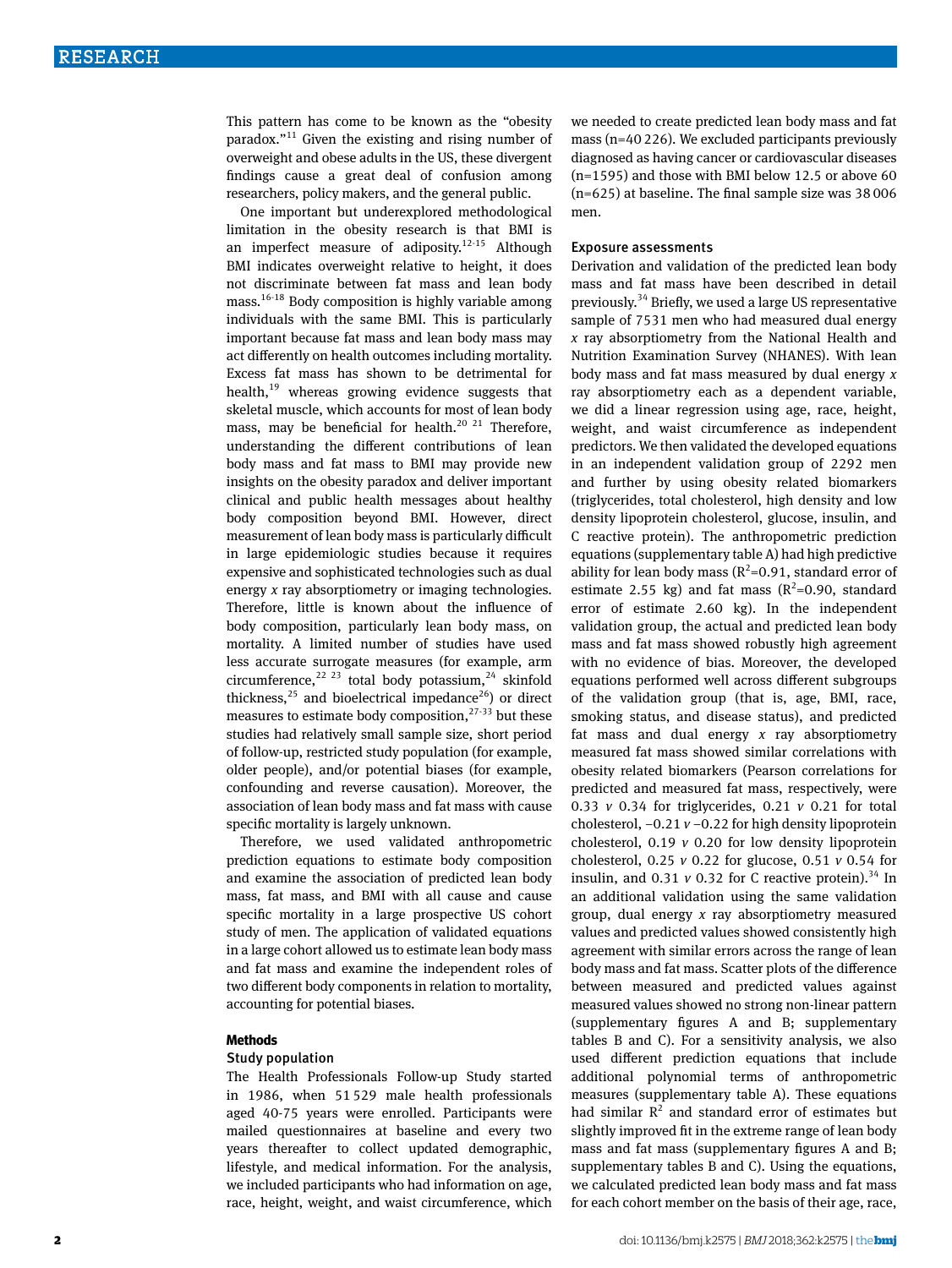height, weight, and waist circumference. Predicted lean body mass and fat mass were available in 1987, 1996, and 2008.

We collected information on height at enrollment in 1986 and on weight from biennial questionnaires. Distinct from the biennial questionnaire, participants were asked to measure and report their waist circumferences to the nearest quarter inch using provided tape measures and following the same instructions in 1987, 1996, and 2008. Non-responders received follow-up mailings to increase the response rate. In our validation study, the correlation between self reported and technician measured weight and waist circumference were 0.97 and 0.95, respectively.<sup>35</sup>

## Ascertainment of outcomes

Deaths were identified by reports from the next of kin or postal authorities or by searching the National Death Index. More than 98% of deaths were ascertained from the follow-up. Cause of death was determined by physicians reviewing medical records and death certificates. ICD-8 (international classification of diseases, 8th revision) codes were used to classify deaths from cardiovascular disease (codes 390-459, 795), cancer (codes 140-239), respiratory disease (codes 460-519), and other causes.

#### Ascertainment of covariates

Detailed information on age, race, smoking, and physical activity were collected in 1986 and updated every two years from biennial questionnaires. Family history of cardiovascular disease and cancer were assessed periodically. Dietary information was collected via validated food frequency questionnaires every four years. The Alternate Healthy Eating Index was calculated as an overall measure of diet quality.<sup>36</sup>

#### Statistical analyses

We calculated a Spearman correlation between predicted lean body mass and fat mass. We calculated person time of follow-up from the age at which the baseline predicted lean body mass and fat mass were available until the age at death or the end of study (January 2012), whichever came first. We used Cox proportional hazards models to estimate hazard ratios and 95% confidence intervals. We stratified the analysis by age in months and calendar year of the questionnaire cycle.

We categorized predicted fat mass and lean body mass into fifths on the basis of the distribution of exposures. We used predefined cut points for BMI (<18.5, 18.5-20.4, 20.5-22.4, 22.5-24.9, 25-27.4, 27.5-29.9, 30-34.9, and ≥35). For the main analysis, we used predicted fat mass, lean body mass, and BMI measured at baseline to minimize the effect of underlying diseases on mortality. To account for variation in body size, we adjusted for height by including it as a continuous variable in the models with predicted fat mass. As lean body mass is largely determined by height, and thus highly correlated with it, we adjusted for residuals from the regression of predicted lean body mass on height to better capture lean body mass (mostly muscle mass) not related to height. In multivariable models, we adjusted for potential confounders including race, family history of cardiovascular disease, family history of cancer, smoking status, physical activity, total energy intake, alcohol consumption, and Alternate Healthy Eating Index. To examine the independent association of predicted lean body mass and fat mass with mortality, we further ran a multivariable model including both predicted lean body mass and fat mass. Height was adjusted using the same approach described above for lean body mass and fat mass in the mutually adjusted models. We tested for trend by treating the categorical predicted scores and BMI as continuous variables in the model after assigning a median value for each category.

We also used restricted cubic splines with five knots at the 5th, 35th, 50th, 65th, and 95th centiles to flexibly model the association of lean body mass, fat mass, and BMI with mortality. In the spline models, lean body mass and fat mass were mutually adjusted. We tested for potential non-linearity by using a likelihood ratio test comparing the model with only a linear term against the model with linear and cubic spline terms. $37-39$  As the associations of predicted lean body mass, fat mass, and BMI were approximately log linear below and above their medians, we additionally used a linear model to calculate hazard ratios per standard deviation increase in predicted lean body mass, fat mass, and BMI. Given our a priori hypothesis that people with low lean body mass in the lower BMI range cause the J or U shaped relation between BMI and mortality, we examined how the shape of BMI-mortality association changes after we excluded participants with low lean body mass (defined as those below the 2.5th, 5th, and 10th centiles of total participants). For a sensitivity analysis, we additionally examined the shape of BMI-mortality relation after excluding those with low fat mass, using the same criteria as for lean body mass.

To evaluate the latency between predicted lean body mass and fat mass and mortality, we did analyses using different lag times (approximately 0, 4+, 8+, and 12+ years). For each lagged analysis, the baseline was shifted to 1987, 1990, 1994, and 1998, respectively, and predicted lean body mass and fat mass were updated using three repeated measures accordingly. For example, for the no lag time analysis (simple updated), we used the most updated predicted lean body mass and fat mass that were closest to the time of death. For a lag time of 4+ years, we used predicted measures in 1987 for follow-up from 1990 to 2000 and predicted measures in 1996 for follow-up from 2000 to 2012. Similarly, for a lag time of 8+ years, we used predicted measures in 1987 for deaths in 1994- 2004 and predicted measures in 1996 for deaths in 2004-12. Moreover, we did stratified analyses to explore whether the association of predicted lean body mass and fat mass with mortality varied across smoking status and age.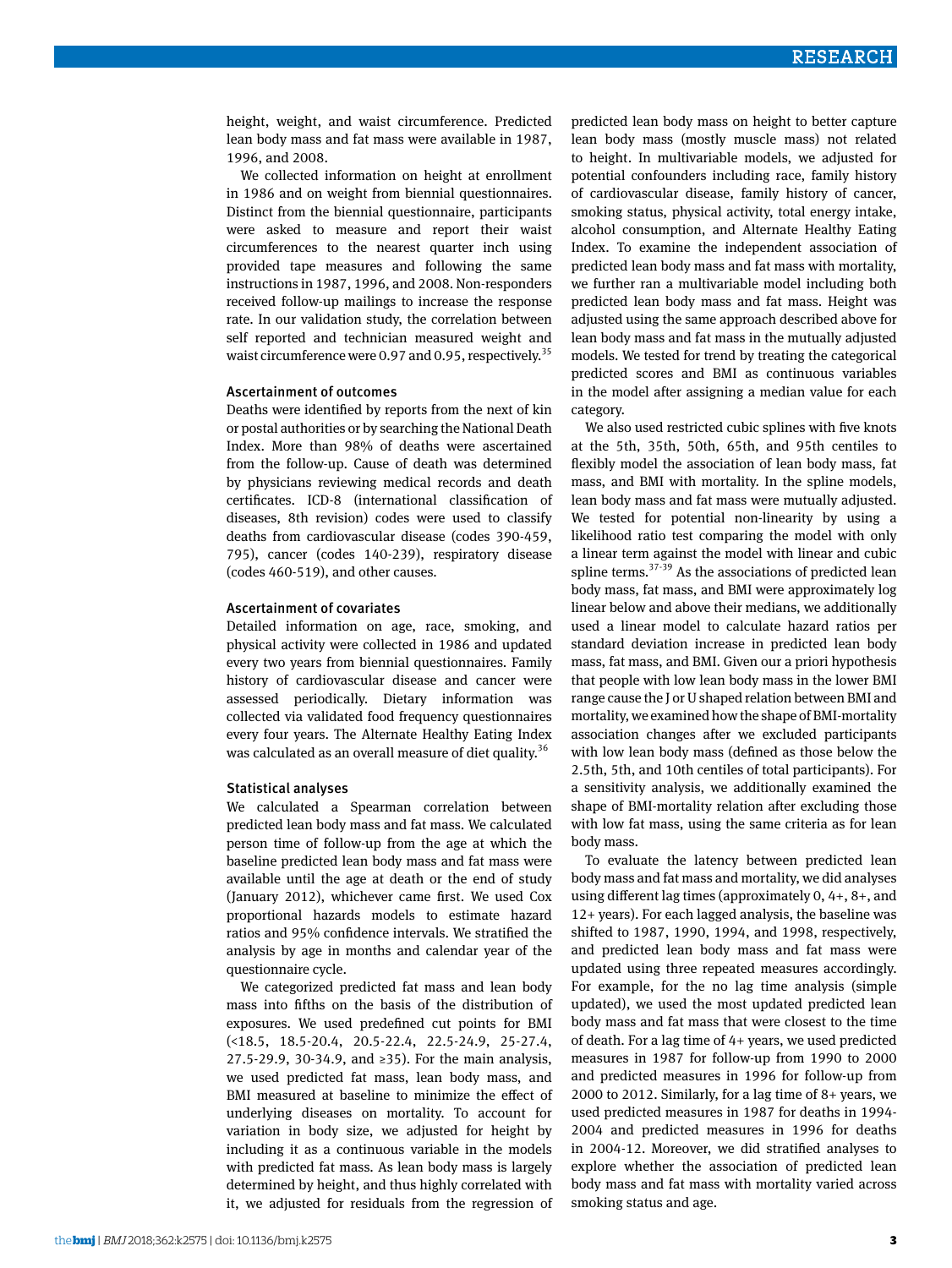We did several sensitivity analyses with no adjustment for physical activity, exclusion of deaths that occurred early in the follow-up period (two years) and right censoring criteria for age (>85 years), and inclusion of baseline illness. We also did analyses using different categories for predicted lean body mass, fat mass, and BMI (that is, fifths and tenths). Lastly, we tested the robustness of our findings by using other prediction equations with polynomial terms. All statistical tests were two sided, and we considered P<0.05 to determine statistical significance. We used SAS 9.4 for all analyses.

#### Patient involvement

No patients were involved in setting the research question or the outcome measures, nor were they involved in the design and implementation of the study. There are no plans to involve patients in dissemination.

#### **Results**

#### Study participants

We included 38 006 men in the analyses. Table 1 shows the baseline characteristics of participants according to BMI categories. The mean age was 54.4 years, and the mean BMI was 25.4. Predicted lean body mass increased with higher BMI. Predicted fat mass slightly deceased in the second category of BMI (18.5-20.4) and then increased with higher BMI. Moreover, men with lower BMI tended to have higher physical activity and Alternate Healthy Eating Index score, peaking in the third category of BMI (20.5-22.4). Although the number of men with underweight (BMI <18.5) was small, they were taller and had lower physical activity and Alternate Healthy Eating Index score than men with normal weight (BMI 18.5-24.9). The Spearman correlation between predicted lean body mass and fat mass was 0.66 in men.

#### All cause mortality

During up to 25 years of follow-up (mean 21.4 years), we identified 12 356 deaths. Table 2 shows the association of predicted fat mass and lean body mass with all cause mortality in men. A multivariable adjusted model showed a positive association between predicted fat mass and all cause mortality, whereas predicted lean body mass showed a U shaped association with all cause mortality. In a mutually adjusted model including both predicted fat mass and lean body mass, we consistently observed a strong positive association between predicted fat mass and all cause mortality. Compared with those in the lowest fifth of predicted fat mass, men in the highest fifth had a hazard ratio of 1.35 (95% confidence interval 1.26 to 1.46) for death from any cause. Moreover, predicted lean body mass showed a stronger U shaped association with all cause mortality in the mutually adjusted model. Compared with those in the lowest fifth of predicted lean body mass, men in the second to fourth fifths had 8-10% lower hazard of death from any cause.

In figure 1, we used restricted cubic splines to flexibly model and visualize the relation of predicted fat mass and lean body mass with all cause mortality in men. The risk of all cause mortality was relatively flat until around 21 kg of predicted fat mass and then started to increase rapidly afterwards (P for non-linearity <0.001). The average BMI for men with 21 kg of predicted fat mass was 25. Above 21 kg, the hazard ratio per standard deviation higher predicted fat mass was 1.22 (1.18 to 1.26). Regarding the strong U shaped relation between predicted lean body mass and all cause mortality, the plot showed a substantial reduction of the risk within the lower range of predicted lean body mass, which reached the lowest risk around 56 kg and then increased thereafter (P for non-linearity <0.001). Below 56 kg, the hazard ratio per standard

Table 1 | Age standardized baseline characteristics according to body mass index in men (Health Professionals Follow-up Study, 1987-2012). Values are mean (SD) unless stated otherwise

|                               | Body mass index |             |               |               |            |             |             |              |
|-------------------------------|-----------------|-------------|---------------|---------------|------------|-------------|-------------|--------------|
| <b>Characteristics</b>        | $18.5$          | 18.5-20.4   | $20.5 - 22.4$ | $22.5 - 24.9$ | 25.0-27.4  | 27.5-29.9   | 30.0-34.9   | ≥35.0        |
| Person years                  | 1839            | 15337       | 92790         | 254122        | 243335     | 95023       | 52320       | 8275         |
| Age, years*                   | 55.5 (10.4)     | 54.0 (10.8) | 53.8 (10.2)   | 54.0 (9.9)    | 54.5(9.7)  | 54.9(9.6)   | 55.1(9.4)   | 55.5(10.1)   |
| Height, cm                    | 185.4 (12.7)    | 179.4(7.8)  | 178.7(6.2)    | 178.5(6.4)    | 178.2(6.5) | 178.7 (6.8) | 178.5(7.1)  | 176.4(10.0)  |
| Weight, kg                    | 60.8(8.2)       | 64.1(5.7)   | 69.6(5.1)     | 75.9(5.8)     | 82.9(6.4)  | 91.4(7.3)   | 101.2(9.0)  | 118.2 (13.9) |
| Waist circumference, cm       | 86.6 (12.4)     | 82.8(5.3)   | 86.8(5.1)     | 91.2(5.6)     | 96.7(6.1)  | 102.9(6.8)  | 110.6(7.9)  | 123.4 (11.4) |
| Body mass index               | 17.6(0.8)       | 19.8(0.5)   | 21.7(0.5)     | 23.7(0.7)     | 26.0(0.7)  | 28.5(0.7)   | 31.7(1.3)   | 37.9(3.6)    |
| Predicted fat mass, kg        | 13.3(5.0)       | 13.1(2.5)   | 15.9(2.4)     | 19.1(2.6)     | 22.8(2.9)  | 27.1(3.3)   | 32.3(4.1)   | 41.2(6.5)    |
| Predicted lean body mass, kg  | 40.4(5.8)       | 47.5(2.2)   | 50.6(1.9)     | 53.9(2.1)     | 57.4(2.3)  | 61.2(2.6)   | 65.9(3.4)   | 75.2(6.0)    |
| Total energy intake, kcal/day | 2132 (610)      | 2023 (570)  | 2045 (599)    | 2002 (595)    | 1992 (609) | 2002 (625)  | 2036 (639)  | 2089 (657)   |
| Alcohol consumption, g/day    | 14.2 (18.7)     | 9.7(14.2)   | 10.9(14.3)    | 11.5(14.7)    | 11.8(15.4) | 11.7(15.5)  | 10.9(16.1)  | 8.9(15.1)    |
| AHEI score                    | 51.4 (13.5)     | 54.1 (12.7) | 54.3(12.0)    | 53.8 (11.6)   | 52.4(11.1) | 51.5(10.9)  | 50.7(11.0)  | 49.3 (10.8)  |
| Physical activity, MET-h/week | 21.4 (35.8)     | 22.6(27.0)  | 24.2(28.6)    | 22.3(27.4)    | 19.4(23.9) | 16.8(22.0)  | 14.4 (20.9) | 11.7 (14.9)  |
| White (%)                     | 98.4            | 99.2        | 99.5          | 99.3          | 99.2       | 98.8        | 98.7        | 99.4         |
| Family history of CVD (%)     | 35.3            | 32.2        | 33.0          | 33.4          | 33.7       | 33.8        | 35.2        | 35.5         |
| Family history of cancer (%)  | 17.6            | 16.8        | 17.2          | 16.8          | 17.5       | 16.9        | 16.8        | 15.4         |
| Smoking status (%):           |                 |             |               |               |            |             |             |              |
| Never                         | 47.4            | 56.5        | 56.0          | 50.5          | 45.8       | 44.1        | 42.3        | 41.1         |
| Past                          | 34.0            | 32.3        | 35.2          | 42.2          | 46.0       | 47.5        | 50.0        | 50.6         |
| Current                       | 18.6            | 11.2        | 8.9           | 7.3           | 8.2        | 8.4         | 7.8         | 8.3          |

AHEI=alternate healthy eating index; CVD=cardiovascular disease; MET=metabolic equivalent of task \*Value is not age adjusted.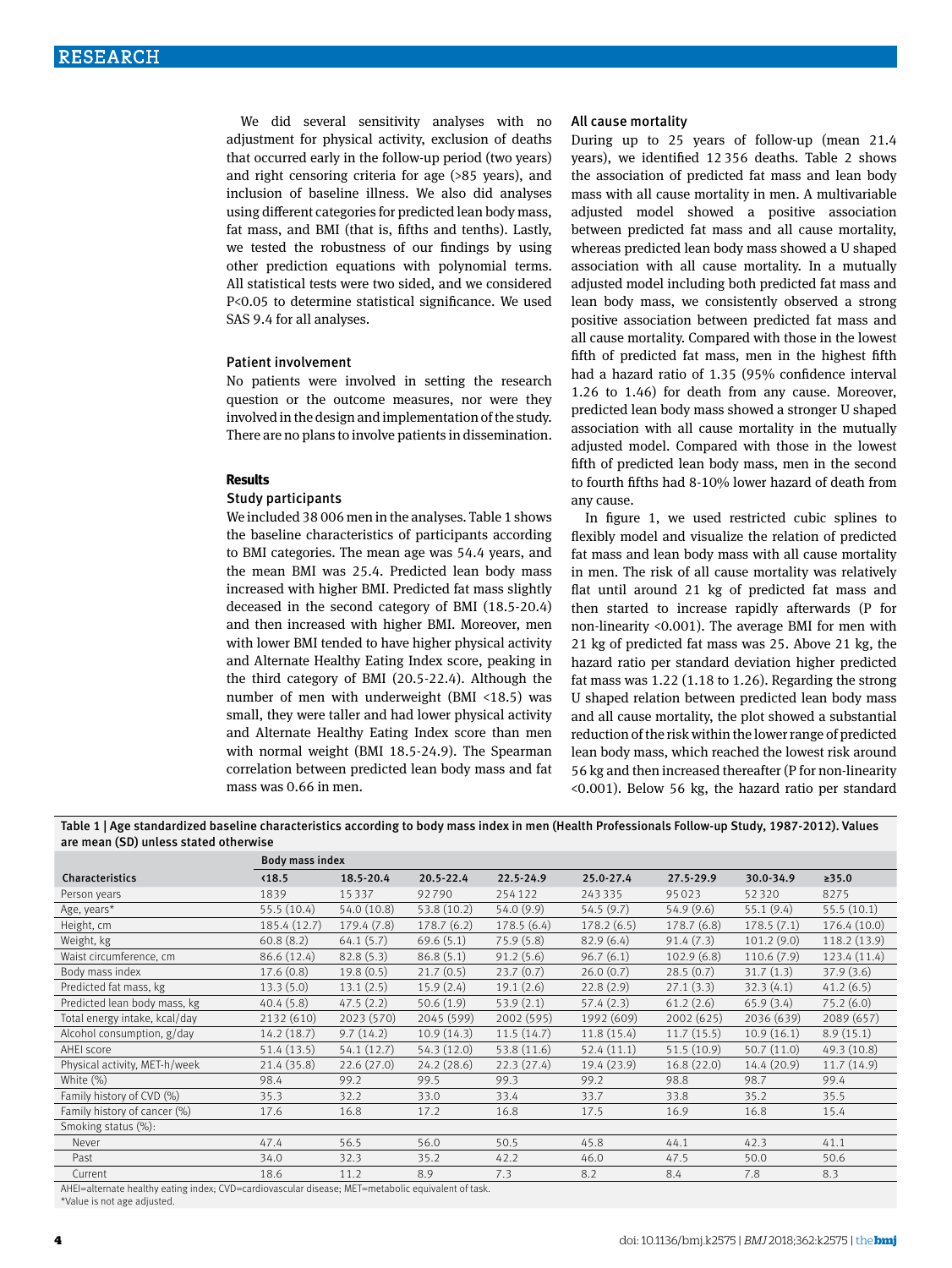Table 2 | Hazard ratio (95% CI) of all cause mortality according to predicted fat mass and lean body mass in men (Health Professionals Follow-up Study, 1987-2012)

|                           |              | Incidence rate per  | Hazard ratio (95% CI)         |                               |                               |  |  |
|---------------------------|--------------|---------------------|-------------------------------|-------------------------------|-------------------------------|--|--|
|                           | No of deaths | 100000 person years | Model 1*                      | Model 2 <sup>+</sup>          | Model 3‡                      |  |  |
| Fifth of fat mass§        |              |                     |                               |                               |                               |  |  |
| 1 (lowest)                | 1937         | 1265                | 1 (reference)                 | 1 (reference)                 | 1 (reference)                 |  |  |
| 2                         | 2298         | 1504                | $1.09(1.03 \text{ to } 1.16)$ | $1.06$ (1.00 to 1.12)         | $1.08(1.01 \text{ to } 1.15)$ |  |  |
| 3                         | 2297         | 1504                | 1.03 (0.97 to 1.09)           | 0.98 (0.92 to 1.04)           | 1.01 (0.94 to 1.07)           |  |  |
| 4                         | 2726         | 1789                | $1.23(1.16 \text{ to } 1.31)$ | 1.13 (1.06 to 1.20)           | 1.16 (1.09 to 1.24)           |  |  |
| 5 (highest)               | 3098         | 2038                | 1.51 (1.42 to 1.60)           | $1.33(1.25 \text{ to } 1.41)$ | 1.35 (1.26 to 1.46)           |  |  |
| P value for trend         |              |                     | (0.001)                       | (0.001)                       | (0.001)                       |  |  |
| Fifth of lean body mass § |              |                     |                               |                               |                               |  |  |
| 1 (lowest)                | 2996         | 1969                | 1 (reference)                 | 1 (reference)                 | 1 (reference)                 |  |  |
| 2                         | 2419         | 1585                | 0.93 (0.88 to 0.98)           | $0.93(0.88 \text{ to } 0.98)$ | 0.92 (0.87 to 0.97)           |  |  |
| 3                         | 2324         | 1521                | 0.95 (0.90 to 1.01)           | $0.93(0.88 \text{ to } 0.98)$ | 0.90 (0.85 to 0.96)           |  |  |
| 4                         | 2282         | 1494                | 1.03 (0.98 to 1.09)           | 1.00 (0.95 to 1.06)           | 0.92 (0.87 to 0.98)           |  |  |
| 5 (highest)               | 2335         | 1529                | 1.26 (1.20 to 1.34)           | 1.16(1.10 to 1.23)            | 0.97 (0.91 to 1.04)           |  |  |
| P value for trend         |              |                     | (0.001)                       | (0.001)                       | 0.49                          |  |  |

\*Adjusted for age.

†Adjusted for age, race (white or non-white), family history of cardiovascular disease (yes or no), family history of cancer (yes or no), physical activity (<3, 3-8.9, 9-17.9, 18-26.9, or >27 MET-h/week), alcohol consumption (0, 0.1-4.9, 5-9.9, 10-14.9, or ≥15 g/day), total energy intake (fifths), smoking status (never, ever, 1-14, 15-24, or ≥25 cigarettes/day), and Alternate Healthy Eating Index (fifths).

‡Additionally, mutually adjusted for predicted fat mass and predicted lean body mass.

§Derived from validated anthropometric prediction equations; height was adjusted by inclusion as continuous variable for fat mass and by regression out of variation due to height for lean body mass.

deviation higher predicted lean body mass was 0.87 (0.82 to 0.92).

When we used BMI alone, we observed a I shaped association between BMI and all cause mortality in men (table 3 and fig 1). We also examined the influence on BMI after excluding participants with low predicted lean body mass. When we excluded participants below the 2.5th centile of predicted lean body mass, the J shaped association between BMI and mortality disappeared. After exclusion of more participants with low predicted lean body mass (below 5th and 10th centiles), the BMI-mortality association became more linear and slightly stronger. However, the J shaped association still existed when we excluded those with low predicted fat mass (supplementary table D).

We further examined how the association of predicted fat mass and lean body mass with all cause mortality changed by different lag times (supplementary table

E). With shorter lag times, predicted fat mass showed a less linear positive association with all cause mortality, whereas predicted lean body mass showed a stronger U shaped association with all cause mortality. We also examined the associations stratified by smoking status and age (supplementary tables F and G). The association between predicted fat mass and all cause mortality was stronger and more linear among never smokers than among current smokers and stronger among younger adults than among older adults. On the other hand, we observed a stronger U shaped association between predicted lean body mass and all cause mortality among current smokers than among never smokers or past smokers. We observed a similar U shaped association for predicted lean body mass across all age groups.

Our findings remained robust in several sensitivity analyses (supplementary tables H, I, and J). The

| Table 3   Hazard ratio (95% CI) of all cause mortality according to body mass index (BMI) in men (Health Professionals Follow-up Study, 1987-2012) |                    |                       |                               |                               |                       |                               |                               |  |
|----------------------------------------------------------------------------------------------------------------------------------------------------|--------------------|-----------------------|-------------------------------|-------------------------------|-----------------------|-------------------------------|-------------------------------|--|
|                                                                                                                                                    | Incidence rate per | Hazard ratio (95% CI) |                               |                               |                       |                               |                               |  |
| <b>BMI</b>                                                                                                                                         | No of deaths       | 100000 person years   | Model 1*                      | Model 2*                      | Model 3t              | Model 4‡                      | Model 5§                      |  |
| < 18.5                                                                                                                                             | 53                 | 2883                  | 1.74 (1.33 to 2.28)           | $1.65(1.25 \text{ to } 2.16)$ | <b>NA</b>             | <b>NA</b>                     | <b>NA</b>                     |  |
| 18.5-20.4                                                                                                                                          | 269                | 1754                  | 1.16(1.03 to 1.32)            | 1.09 (0.96 to 1.24)           | $0.95$ (0.76 to 1.18) | $0.95(0.68 \text{ to } 1.32)$ | $0.79(0.38 \text{ to } 1.66)$ |  |
| $20.5 - 22.4$                                                                                                                                      | 1358               | 1464                  | 1.01 (0.95 to 1.08)           | 1.03 (0.97 to 1.09)           | 1.01 (0.94 to 1.08)   | $0.99(0.92 \text{ to } 1.06)$ | $0.93(0.85 \text{ to } 1.03)$ |  |
| 22.5-24.9                                                                                                                                          | 3740               | 1472                  | 1 (reference)                 | 1 (reference)                 | 1 (reference)         | 1 (reference)                 | 1 (reference)                 |  |
| 25.0-27.4                                                                                                                                          | 3986               | 1638                  | $1.09(1.04 \text{ to } 1.14)$ | 1.04 (0.99 to 1.09)           | 1.04 (1.00 to 1.09)   | 1.05(1.00 to 1.10)            | 1.06(1.01 to 1.11)            |  |
| 27.5-29.9                                                                                                                                          | 1753               | 1845                  | 1.31 (1.24 to 1.39)           | 1.21 (1.14 to 1.28)           | 1.22 (1.15 to 1.29)   | $1.23(1.16 \text{ to } 1.30)$ | $1.24$ $(1.17$ to $1.31)$     |  |
| 30.0-34.9                                                                                                                                          | 1001               | 1913                  | 1.48 (1.38 to 1.59)           | 1.31 (1.22 to 1.41)           | 1.31 (1.22 to 1.41)   | $1.33(1.24 \text{ to } 1.43)$ | $1.34(1.25 \text{ to } 1.44)$ |  |
| $\ge 35.0$                                                                                                                                         | 196                | 2368                  | 2.28 (1.98 to 2.64)           | 2.01 (1.74 to 2.33)           | 2.02 (1.75 to 2.34)   | 2.04 (1.76 to 2.36)           | 2.06 (1.78 to 2.38)           |  |
| P value for trend                                                                                                                                  |                    |                       | (0.001)                       | 0.001                         | 0.001                 | 0.001                         | 0.001                         |  |

NA=not available (no cases available after exclusion).

\*Model 1 adjusted for age. Model 2 adjusted for age, race (white or non-white), family history of cardiovascular disease (yes or no), family history of cancer (yes or no), physical activity (<3, 3-8.9, 9-17.9, 18-26.9, or >27 MET-h/week), alcohol consumption (0, 0.1-4.9, 5-9.9, 10-14.9, or ≥15 g/day), total energy intake (fifths), smoking status (never, ever, 1-14, 15-24, or ≥25 cigarettes/ day), and Alternate Healthy Eating Index (fifths). No of deaths/person years for each category of BMI: 53/1839, 269/15 337, 1358/92 790, 3740/254 122, 3986/243 335, 1753/95 023, 1001/52 320, and 196/8275.

†Additionally, excluded participants with lean body mass below 2.5th centile. For exclusion analyses, height adjusted lean body mass was used after regression out of variation due to height. No of deaths/person years for each category of BMI: 0/26, 80/7196, 1147/85 194, 3695/252 987, 3980/243 212, 1751/94 960, 1000/52 311, and 196/8275.

‡Additionally, excluded participants with lean body mass below 5th centile. For exclusion analyses, height adjusted lean body mass was used after regression out of variation due to height. No of deaths/person years for each category of BMI: 0/0, 36/3402, 884/72 686, 3603/250 459, 3976/243 080, 1751/94 960, 1000/52 311, and 196/8275.

§Additionally, excluded participants with lean body mass below 10th centile. For exclusion analyses, height adjusted lean body mass was used after regression out of variation due to height. No of deaths/person years for each category of BMI: 0/0, 7/781, 509/48 989, 3295/239 196, 3963/242 606, 1751/94 928, 1000/52 311, and 196/8275.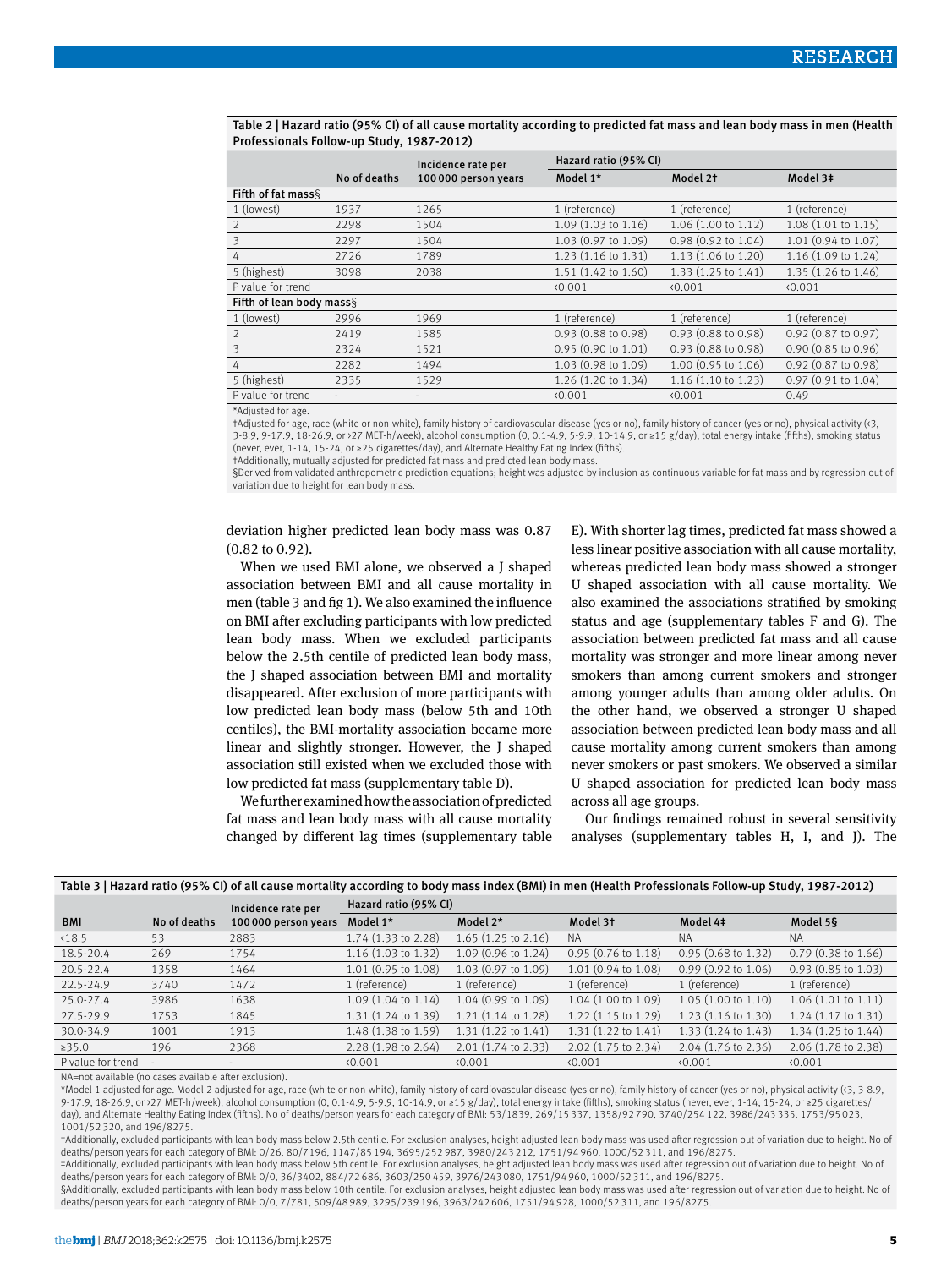results did not change with no adjustment for physical activity, exclusion of deaths early in the follow-up period and right censoring criteria for age, inclusion of baseline illness, or use of fifths and tenths for



Fig 1 | Association of predicted body composition and body mass index (BMI)\* with all cause mortality in men. A: Fat mass and all cause mortality. B: Lean body mass and all cause mortality. C: BMI and all cause mortality. Hazard ratios are indicated by solid lines and 95% CIs by shaded areas. Reference point is lowest value for each of fat mass and lean body mass and 25 for BMI, with knots placed at 5th, 35th, 50th, 65th, and 95th centiles of each fat mass, lean body mass, and BMI distribution. All models were adjusted for cofounders in table 2. For graphs A and B, predicted fat mass and predicted lean body mass were mutually adjusted. \*Standard deviations: 5.7 kg for fat mass, 6.6 kg for lean body mass, and 3.1 for BMI; centiles (0, 2.5, 5, 10, 25, 50, 75, 90, and 100): 7, 13, 14, 15, 18, 21, 25, 29, and 66 kg for fat mass; 24, 48, 49, 51, 53, 56, 59, 63, and 103 kg for lean body mass; and 14.2, 20.5, 21.2, 22.0, 23.4, 25.1, 27.0, 29.3, and 62.0 for BMI

exposures. Moreover, use of other prediction equations with polynomial terms showed consistent results (data not shown but available on request).

## Cause specific mortality

We further examined the association of predicted fat mass and lean body mass with cause specific mortality (table 4). Mutually adjusted models showed a linear positive association between predicted fat mass and mortality from cardiovascular disease and cancer. Compared with those in the lowest fifth of predicted fat mass, men in the highest fifth had hazard ratios of 1.67 (1.47 to 1.89) for death from cardiovascular disease, 1.24 (1.09 to 1.43) for death from cancer, and 1.26 (0.97 to 1.64) for death from respiratory disease. In contrast, predicted lean body mass showed a U shaped association with mortality from cardiovascular disease and cancer in the mutually adjusted models. However, predicted lean body mass showed a strong inverse association with mortality from respiratory disease (P for trend <0.001). Compared with those in the lowest fifth of predicted lean body mass, men in the highest fifth had a hazard ratio of 0.50 (0.39 to 0.65) for death from respiratory disease. When we examined the association between BMI and cause specific mortality, we observed a U shaped association for death from cardiovascular disease but a positive association for death from cancer and an inverse association for death from respiratory disease.

## **Discussion**

In a large prospective cohort study of men, we used validated anthropometric prediction equations to examine the association of lean body mass and fat mass with all cause and cause specific mortality. We found a strong positive association between predicted fat mass and mortality from all causes, cardiovascular disease, and cancer. In contrast, predicted lean body mass showed a U shaped association with mortality from all causes, cardiovascular disease, and cancer, and an inverse association with mortality from respiratory disease.

# Comparison with other studies

Many epidemiologic studies have examined the relation between BMI and mortality, but confusion exists around the unexpected J shaped or U shaped association observed.<sup>8 9</sup> A systematic review and meta-analysis of 97 prospective studies in 2013 reported that, relative to normal weight (BMI 18.5- 24.9), obesity (BMI ≥30) was associated with higher all cause mortality, but overweight (BMI 25-29.9) was associated with lower all cause mortality.<sup>9</sup> In contrast, a meta-analysis of data from individual participants in 239 prospective studies by the Global BMI Mortality Collaboration in 2016 found evidence that increased risk of all cause mortality among overweight people was largely due to confounding by smoking and reverse causation from underlying disease and frailty at older ages.<sup>8</sup> Controversies are ongoing around the "obesity paradox,"40-42 with many studies still reporting excess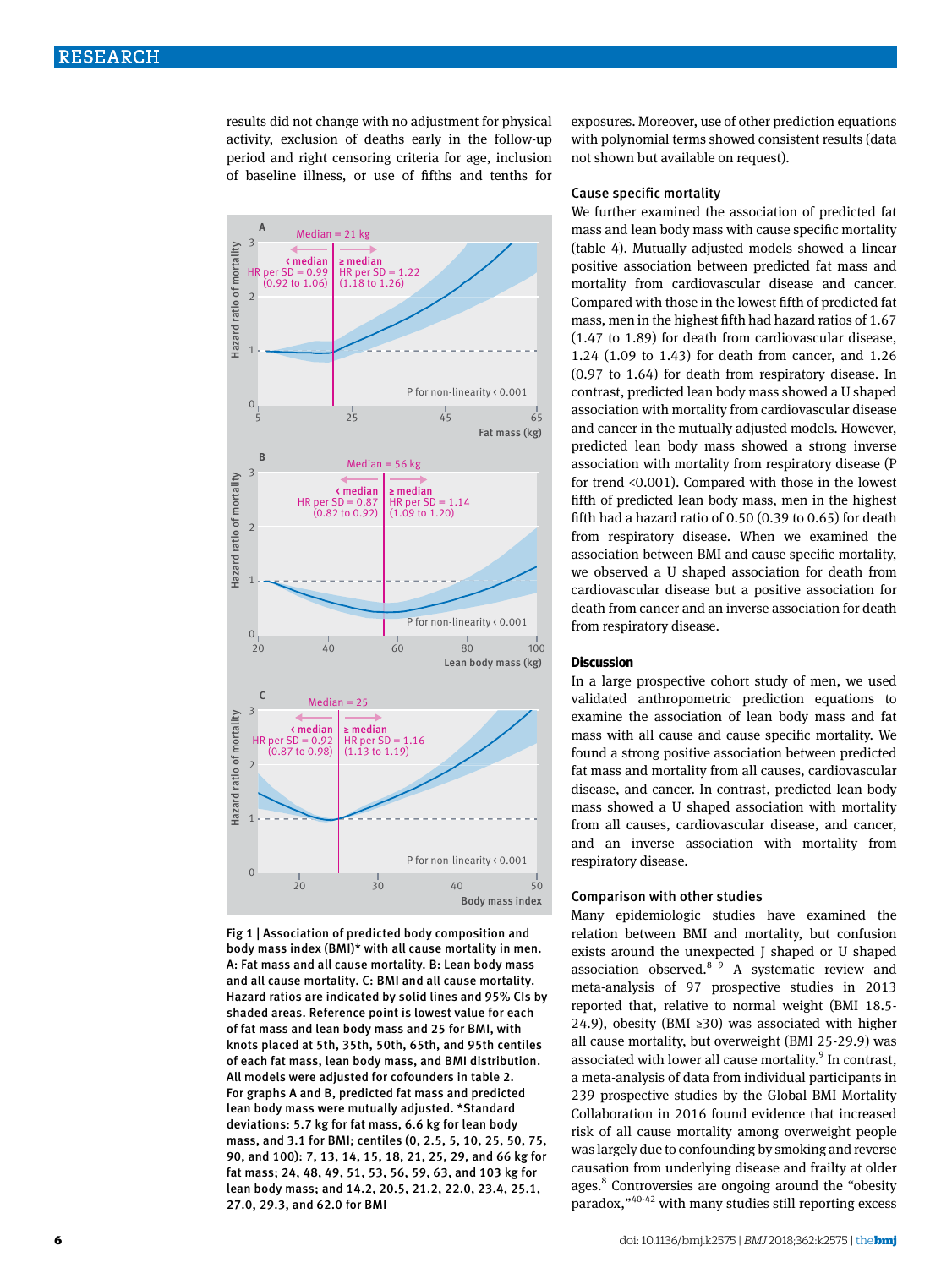|                           | Hazard ratio (95% CI)         |                               |                               |                               |  |  |  |
|---------------------------|-------------------------------|-------------------------------|-------------------------------|-------------------------------|--|--|--|
|                           | Cardiovascular disease death  | Cancer death                  | Respiratory death             | Other death                   |  |  |  |
| No of deaths              | 4297                          | 3726                          | 960                           | 3373                          |  |  |  |
| Incidence rate per 100000 | 558                           | 483                           | 124                           | 437                           |  |  |  |
| person years              |                               |                               |                               |                               |  |  |  |
| Fifth of fat mass*        |                               |                               |                               |                               |  |  |  |
| 1 (lowest)                | 1 (reference)                 | 1 (reference)                 | 1 (reference)                 | 1 (reference)                 |  |  |  |
| $\overline{2}$            | 1.11 (0.99 to 1.24)           | 1.15 (1.03 to 1.29)           | $0.92$ (0.74 to 1.14)         | 1.01 (0.90 to 1.14)           |  |  |  |
| $\overline{\mathbf{3}}$   | 1.10 (0.98 to 1.23)           | 1.06 (0.94 to 1.19)           | 1.06 (0.85 to 1.31)           | $0.84$ (0.74 to 0.94)         |  |  |  |
| 4                         | 1.30 (1.16 to 1.46)           | 1.15 (1.02 to 1.30)           | 1.10 (0.88 to 1.38)           | $1.02$ (0.90 to $1.15$ )      |  |  |  |
| 5 (highest)               | 1.67 (1.47 to 1.89)           | $1.24(1.09 \text{ to } 1.43)$ | 1.26 (0.97 to 1.64)           | 1.13 (0.98 to 1.30)           |  |  |  |
| P value for trend         | 0.001                         | 0.005                         | 0.03                          | 0.05                          |  |  |  |
| Lean body mass*           |                               |                               |                               |                               |  |  |  |
| 1 (lowest)                | 1 (reference)                 | 1 (reference)                 | 1 (reference)                 | 1 (reference)                 |  |  |  |
| $\overline{2}$            | 0.96 (0.88 to 1.06)           | 0.97 (0.88 to 1.08)           | $0.61$ $(0.51$ to $0.74)$     | $0.94$ (0.84 to 1.04)         |  |  |  |
| $\overline{\mathbf{3}}$   | $0.95(0.86 \text{ to } 1.05)$ | $0.94$ (0.84 to 1.04)         | 0.58 (0.47 to 0.71)           | $0.95$ (0.86 to 1.07)         |  |  |  |
| 4                         | 0.96 (0.87 to 1.07)           | 0.95 (0.85 to 1.06)           | $0.57$ (0.46 to 0.71)         | 1.00 (0.89 to 1.12)           |  |  |  |
| 5 (highest)               | 1.11 (0.99 to 1.24)           | 1.02 (0.90 to 1.16)           | 0.50(0.39 to 0.65)            | 0.98 (0.86 to 1.12)           |  |  |  |
| P value for trend         | 0.10                          | 0.89                          | (0.001)                       | 0.99                          |  |  |  |
| Body mass index           |                               |                               |                               |                               |  |  |  |
| $18.5$                    | $1.45$ (0.87 to 2.41)         | $0.66$ $(0.32$ to $1.40)$     | 5.33 (3.10 to 9.17)           | $1.86(1.15 \text{ to } 3.01)$ |  |  |  |
| 18.5-20.4                 | $1.12(0.90 \text{ to } 1.38)$ | $0.99(0.78 \text{ to } 1.25)$ | $1.93(1.36 \text{ to } 2.73)$ | $0.92(0.72)$ to 1.19)         |  |  |  |

Table 4 | Hazard ratio (95% CI) of cause specific mortality according to predicted fat mass, lean body mass, and body mass index in men (Health Professionals Follow-up Study, 1987-2012)

All models were adjusted for age, race (white or non-white), family history of cardiovascular disease (yes or no), family history of cancer (yes or no), physical activity (<3, 3-8.9, 9-17.9, 18-26.9, or >27 MET-h/week), alcohol consumption (0, 0.1-4.9, 5-9.9, 10-14.9, or ≥15 g/day), total energy intake (fifths), smoking status (never, ever, 1-14, 15-24, or ≥25 cigarettes/day), and Alternate Healthy Eating Index (fifths). Fat mass and lean body mass were mutually adjusted in model.

20.5-22.4 0.95 (0.85 to 1.06) 0.97 (0.87 to 1.09) 1.30 (1.06 to 1.60) 1.09 (0.97 to 1.22) 22.5-24.9 1 (reference) 1 (reference) 1 (reference) 1 (reference) 25.0-27.4 1.16 (1.08 to 1.26) 1.01 (0.93 to 1.09) 0.91 (0.78 to 1.08) 0.96 (0.88 to 1.05) 27.5-29.9 1.40 (1.27 to 1.54) 1.13 (1.02 to 1.25) 1.09 (0.89 to 1.35) 1.10 (0.98 to 1.23) 30.0-34.9 1.75 (1.56 to 1.96) 1.12 (0.98 to 1.28) 0.81 (0.60 to 1.09) 1.18 (1.02 to 1.35) ≥35.0 2.66 (2.11 to 3.36) 1.55 (1.17 to 2.04) 0.90 (0.43 to 1.92) 2.13 (1.63 to 2.77)

P value for trend  $(0.001$   $(0.001$   $0.001$   $(0.001$   $0.001$   $(0.001$ 

\*Derived from validated anthropometric prediction equations. Height was adjusted by inclusion as continuous variable for fat mass and by regression out of variation due to height for lean body mass.

mortality at the lower BMI range. More importantly, these studies acknowledged the major limitation of BMI as a measure of adiposity but did not directly investigate the two distinct compartments of body composition (lean body mass and fat mass) in relation to mortality.<sup>89</sup>

Our findings on BMI were in line with the previous findings, whereby we consistently observed a J shaped association with mortality even after accounting for age, smoking, and baseline diseases. Our study added a new insight that the observed J shaped association between BMI and mortality can be explained when the two different shapes in mortality risk for fat mass and lean body mass are taken together. The increased risk of mortality in the lower BMI range (<25) could be attributed to a combination of the high risk among men with low predicted lean body mass, which overrides the weak association between predicted fat mass and mortality in this lower range of BMI. The increase of mortality risk at the BMI range of 25-29.9 is likely due to the high risk associated with predicted fat mass in combination with only a moderate risk associated with predicted lean body mass. Lastly, the rapid increase in mortality risk in the higher BMI range (≥30) could be due to a very high risk associated with both predicted fat mass and lean body mass. Of note, at the high end of BMI ( $\geq$ 30), the vast majority of people have high predicted fat mass and lean body mass. Those with

high predicted lean body mass almost invariably have high fat mass; for example, the average predicted fat mass for those in the highest tenth of predicted lean body mass was 31 kg (supplementary table J).

These observed patterns for fat mass and lean body mass were further supported by our additional analyses of BMI and mortality after exclusion of participants at the lower end of predicted lean body mass, which resulted in a strong linear positive relation between BMI and mortality. This shows that separating lean and healthy (low BMI and normal lean body mass) from lean and unhealthy (low BMI and low lean body mass) people could be a key to explain the obesity paradox phenomenon. One hypothesis states that accumulating excess fat may be causally beneficial for survivors of cancers or other diseases.<sup>43</sup> However, our results suggest the possibility that people with more fat stores may seem to be at lower risk than those with lower BMI, but that this may not be causal but rather a result of the comparison group having low lean body mass.

To date, only a limited number of studies have examined mortality in relation to body composition measured directly using dual energy *x* ray absorptiometry or computed tomography.27-33 Most studies have been done in older populations with an approximate mean age of 75 years. $27-29$  31 33 The findings showed inconsistent and various shapes of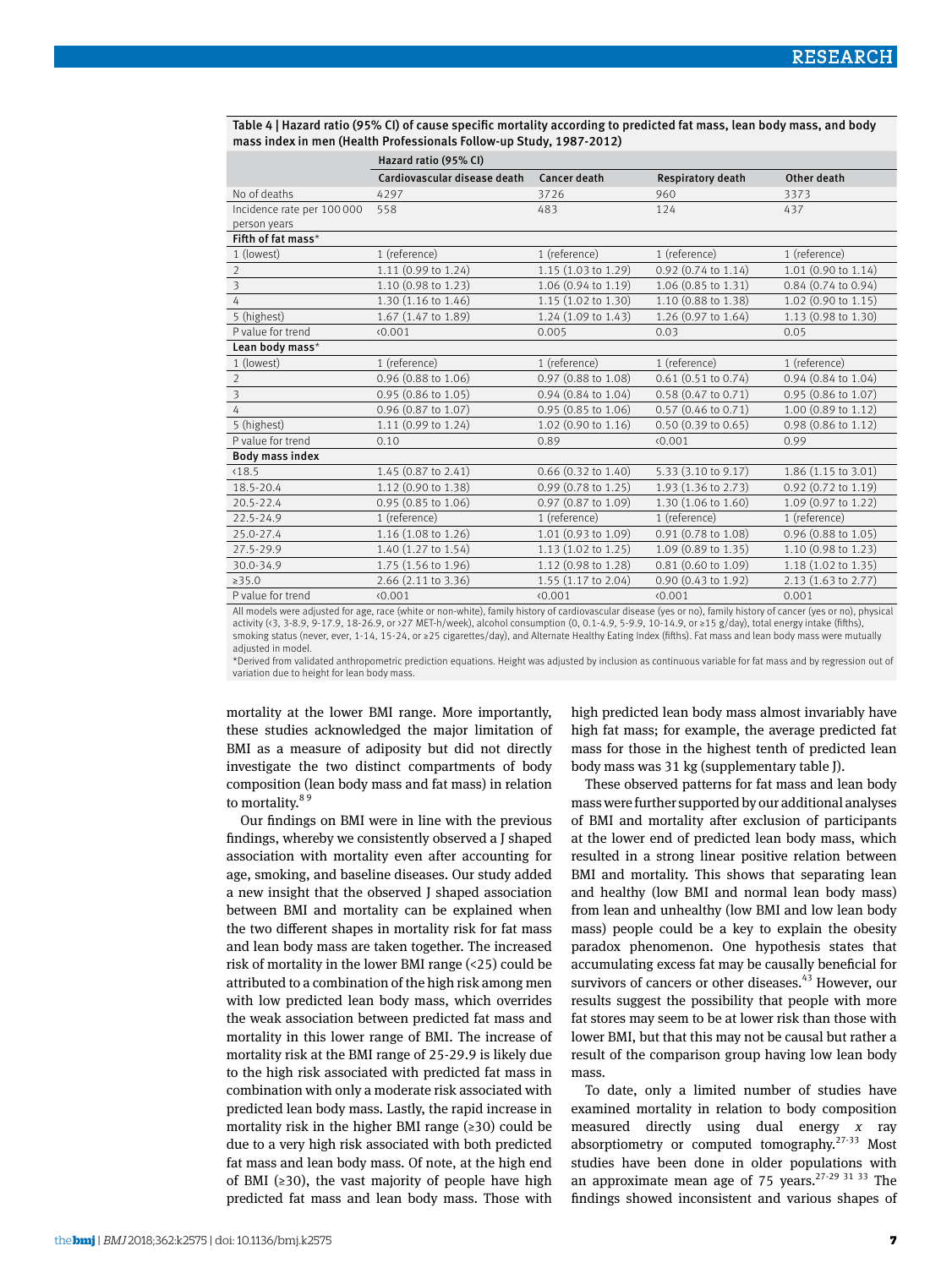the association. An Italian study of 934 older people showed no association of calf muscle and fat mass area with six year mortality, $28$  whereas another study of 2292 older people from the US found that low leg muscle area was associated with increased risk of six year mortality in men only.<sup>29</sup> In contrast, other studies found that lower fat percentage or leg fat mass was associated with increased mortality,  $273133$  but only one of them, in 477 community dwelling older people from the Netherlands, reported that lower appendicular skeletal muscle mass was associated with increased risk of 12 year mortality.<sup>33</sup> Although these studies used a direct measure of body composition, the study samples were restricted to an older population, which limits the generalizability of their findings. Moreover, they also had other limitations such as small sample size, short follow-up, exposure measured at one time point, lack of information on important confounders (especially smoking), and no examination of cause specific mortality. Nevertheless, our finding was consistent with a recent large scale Canadian study that measured dual energy *x* ray absorptiometry in participants referred for bone mineral density testing.<sup>30</sup> That study found that high percentage fat and low BMI were independently associated with increased risk of mortality when percentage fat and BMI were simultaneously adjusted in the models. However, the observed associations might have been confounded by smoking or physical activity owing to a lack of information on those variables, and the study did not directly use lean body mass in the analysis.

The BMI-mortality association is prone to reverse causation by pre-existing diseases that can cause weight loss and also increase risk of mortality, and this is more likely to be a concern with shorter lag times. We found that, with shorter lag time periods, the positive association between predicted fat mass and mortality was attenuated, whereas the U shaped association between predicted lean body mass and mortality tended to be strengthened. Therefore, the stronger U shaped relation between BMI and mortality with shorter lag time periods can be mostly attributed to the pronounced U shaped association for predicted lean body mass, which may be an indicator of health status capturing any pre-existing undiagnosed medical condition, including frailty at older ages.

The influence of smoking is particularly important in investigating the obesity-mortality association. Not only is smoking a strong risk factor for death, but it also affects body weight and body composition.<sup>44-47</sup> Similar to the BMI-mortality association, predicted fat mass showed a weaker and less linear association with mortality among current smokers than in past smokers or never smokers. Interestingly, we found a stronger U shaped association between predicted lean body mass and mortality among current smokers than in past or never smokers. Although we cannot completely rule out residual confounding by smoking, our findings showed some evidence that the frequently observed U shaped association between BMI and mortality among smokers may be affected by the strong U shaped association between lean body mass and mortality.

#### Strengths and limitations of study

Our study has several strengths. Firstly, the innovative approach of validated anthropometric prediction equations allowed us to estimate lean body mass and fat mass practically in large epidemiologic settings. This is the first analysis to examine the association of predicted body composition with all cause and cause specific mortality in a large prospective cohort study. Secondly, the Health Professionals Follow-up Study is a well established prospective cohort study that has a large number of deaths over a long term follow-up period. Thirdly, detailed and updated information on lifestyle and health related factors allowed adequate control for confounding. Fourthly, repeated measures on exposures (that is, predicted scores) allowed prospective analyses of different lag time periods to examine reverse causality in the obesity-mortality association.

The study also has several limitations. Firstly, predicted lean body mass and fat mass are not perfect measures of actual lean body mass and fat mass. Nevertheless, the validation results from NHANES showed high predictive ability of the anthropometric equations with no systematic bias. In fact, the very high  $R<sup>2</sup>$  between fat mass and lean body mass (>0.90) for direct dual energy *x* ray absorptiometry measurements and predicted measures in an independent dataset indicate that a direct dual energy *x* ray absorptiometry measure would give very similar insights to ours; this is further supported by the equal predictive ability of the predicted measures and dual energy *x* ray absorptiometry measures for various obesity related biomarkers. Moreover, given the prospective study design, any mismeasurement in the exposures would likely be random with respect to endpoints, resulting in conservative associations. Secondly, we cannot entirely rule out the possibility of unmeasured or unknown confounding factors that may account for the associations observed in this study. However, the homogeneity of the study population and comprehensive data on the risk factors minimized potential confounding. Thirdly, the generalizability of the findings may be limited given that the study participants were restricted to health professionals and predominantly white men. However, we believe that our main findings will be broadly applicable.

#### Clinical and public health implications

This study provides strong evidence that excess fat mass increases the risk of mortality. Increased fat mass was not protective for mortality, which is counter to the premise of the "obesity paradox." On the other hand, low lean body mass was associated with an increased risk of mortality in the lower range of BMI. Our study suggests that understanding different contributions of lean body mass and fat mass to BMI may explain the shape of the association between BMI and mortality as well as the controversial matter of the obesity paradox.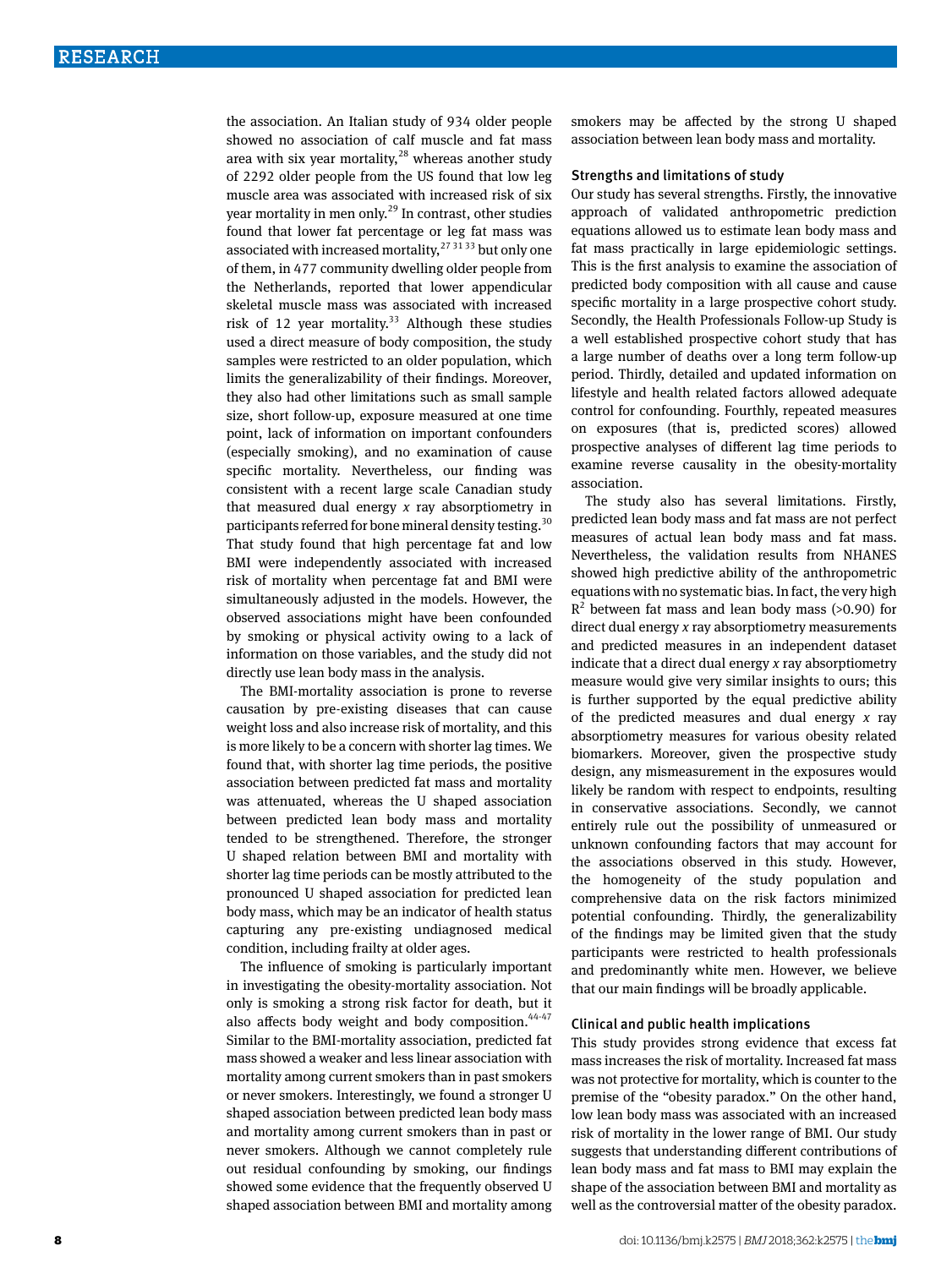Our findings support recommendations to maintain a normal body weight defined by BMI of 18.5 to 24.9 for prevention of chronic diseases and further suggest that the lowest mortality risk can be observed at the lower normal range of BMI if the influence of lean body mass on mortality is accounted for. The recommendations should highlight not only the importance of normal body weight but also healthy body composition (for example, healthy lean) to reduce confusion around the optimal weight (the obesity paradox) for overall health. Interventions and strategies to promote healthy body composition through lifestyle modification (such as physical activity and diet) may be an important next step to improve the health of the population.

#### Conclusions

We found a strong positive association between predicted fat mass and mortality and a U shaped association between predicted lean body mass and mortality in men. Low lean body mass, rather than low fat mass, may be driving the increased risk of mortality in the lower BMI range. Understanding the independent roles of lean body mass and fat mass has important implications for clarifying the obesity paradox phenomenon in the association between BMI and mortality.

Acknowledgements: We thank the participants and staff of the Health Professionals Follow-up Study for their valuable contributions, as well as the following state cancer registries for their help: AL, AZ, AR, CA, CO, CT, DE, FL, GA, ID, IL, IN, IA, KY, LA, ME, MD, MA, MI, NE, NH, NJ, NY, NC, ND, OH, OK, OR, PA, RI, SC, TN, TX, VA, WA, WY. The authors assume full responsibility for analyses and interpretation of these data.

Contributors: DHL and ELG had full access to all of the data in the study and take responsibility for the integrity of the data and the accuracy of the data analysis. DHL and ELG conceived and designed the study. NK, FBH, EBR, WCW, and ELG obtained funding. FBH, EJO, EBR, WCW, and ELG acquired the data. DHL did the statistical analysis. DHL and ELG drafted the manuscript. All the authors critically revised the manuscript for important intellectual content. DHL and ELG were responsible for administrative, technical, or material support. ELG was responsible for study supervision. The corresponding author attests that all listed authors meet authorship criteria and that no others meeting the criteria have been omitted. DHL is the guarantor.

Funding: This work was supported by the National Institutes of Health (UM1 CA167552, R01 HL35464, and R03 CA223619) and the Basic Research Lab Program through the National Research Foundation of Korea (NRF) funded by the MSIT (NRF-2018R1A4A1022589). The funders had no role in the design and conduct of the study; collection, management, analysis, and interpretation of the data; preparation, review, or approval of the manuscript; or the decision to submit the manuscript for publication.

Competing interests: All authors have completed the ICMJE uniform disclosure form at [http://www.icmje.org/coi\\_disclosure.pdf](http://www.icmje.org/coi_disclosure.pdf) (available on request from the corresponding author) and declare: no support from any organization for the submitted work other than that described above; no financial relationships with any organizations that might have an interest in the submitted work in the previous three years; no other relationships or activities that could appear to have influenced the submitted work.

Ethical approval: This investigation was approved by the Institutional Review Board of the Harvard T.H. Chan School of Public Health and Brigham and Women's Hospital.

Data sharing: No additional data available.

Transparency declaration: The lead author (the manuscript's guarantor) affirms that the manuscript is an honest, accurate, and transparent account of the study being reported; that no important aspects of the study have been omitted; and that any discrepancies from the study as planned (and, if relevant, registered) have been explained.

This is an Open Access article distributed in accordance with the Creative Commons Attribution Non Commercial (CC BY-NC 4.0) license, which permits others to distribute, remix, adapt, build upon this work non-commercially, and license their derivative works on different terms, provided the original work is properly cited and the use is noncommercial. See: http://creativecommons.org/licenses/by-nc/4.0/

- 1 Obesity: preventing and managing the global epidemic. Report of a WHO consultation. *World Health Organ Tech Rep Ser* 2000;894:i-xii, 1-253.
- 2 Centers for Disease Control and Prevention. National Health and Nutrition Examination Survey. 2018. [http://www.cdc.gov/nchs/](http://www.cdc.gov/nchs/about/major/nhanes/datalink.htm) [about/major/nhanes/datalink.htm.](http://www.cdc.gov/nchs/about/major/nhanes/datalink.htm)
- 3 Hu F. *Obesity epidemiology.* Oxford University Press, 2008. doi:10.1093/acprof:oso/9780195312911.001.0001.
- Adams KF, Schatzkin A, Harris TB, et al. Overweight, obesity, and mortality in a large prospective cohort of persons 50 to 71 years old. *N Engl J Med* 2006;355:763-78. doi:10.1056/ NEJMoa055643
- 5 Berrington de Gonzalez A, Hartge P, Cerhan JR, et al. Body-mass index and mortality among 1.46 million white adults. *N Engl J Med* 2010;363:2211-9. doi:10.1056/NEJMoa1000367
- Chen Z, Yang G, Offer A, et al. Body mass index and mortality in China: a 15-year prospective study of 220 000 men. *Int J Epidemiol* 2012;41:472-81. doi:10.1093/ije/dyr208
- 7 Manson JE, Bassuk SS, Hu FB, Stampfer MJ, Colditz GA, Willett WC. Estimating the number of deaths due to obesity: can the divergent findings be reconciled? *J Womens Health (Larchmt)* 2007;16:168-76. doi:10.1089/jwh.2006.0080
- 8 Di Angelantonio E, Bhupathiraju ShN, Wormser D, et al, Global BMI Mortality Collaboration. Body-mass index and all-cause mortality: individual-participant-data meta-analysis of 239 prospective studies in four continents. *Lancet* 2016;388:776-86. doi:10.1016/S0140- 6736(16)30175-1
- Flegal KM, Kit BK, Orpana H, Graubard BI. Association of allcause mortality with overweight and obesity using standard body mass index categories: a systematic review and meta-analysis. *JAMA* 2013;309:71-82. doi:10.1001/jama.2012.113905
- 10 Veronese N, Cereda E, Solmi M, et al. Inverse relationship between body mass index and mortality in older nursing home residents: a meta-analysis of 19,538 elderly subjects. *Obes Rev* 2015;16:1001- 15. doi:10.1111/obr.12309
- 11 Greenberg JA. The obesity paradox in the US population. *Am J Clin Nutr* 2013;97:1195-200. doi:10.3945/ajcn.112.045815
- 12 Visscher TL, Seidell JC, Molarius A, van der Kuip D, Hofman A Witteman JC. A comparison of body mass index, waist-hip ratio and waist circumference as predictors of all-cause mortality among the elderly: the Rotterdam study. *Int J Obes Relat Metab Disord* 2001;25:1730-5. doi:10.1038/sj.ijo.0801787
- 13 Romero-Corral A, Lopez-Jimenez F, Sierra-Johnson J, Somers VK. Differentiating between body fat and lean mass-how should we measure obesity? *Nat Clin Pract Endocrinol Metab* 2008;4:322-3. doi:10.1038/ncpendmet0809
- 14 Okorodudu DO, Jumean MF, Montori VM, et al. Diagnostic performance of body mass index to identify obesity as defined by body adiposity: a systematic review and meta-analysis. *Int J Obes (Lond)* 2010;34:791-9. doi:10.1038/ijo.2010.5
- 15 Pischon T. Commentary: Use of the body mass index to assess the risk of health outcomes: time to say goodbye? *Int J Epidemiol* 2010;39:528-9. doi:10.1093/ije/dyp388
- 16 Gallagher D, Visser M, Sepúlveda D, Pierson RN, Harris T, Heymsfield SB. How useful is body mass index for comparison of body fatness across age, sex, and ethnic groups? *Am J Epidemiol* 1996;143:228-39. doi:10.1093/oxfordjournals.aje. a008733
- 17 Gallagher D, Ruts E, Visser M, et al. Weight stability masks sarcopenia in elderly men and women. *Am J Physiol Endocrinol Metab* 2000;279:E366-75. doi:10.1152/ ajpendo.2000.279.2.E366
- 18 Harris TB. Invited commentary: body composition in studies of aging: new opportunities to better understand health risks associated with weight. *Am J Epidemiol* 2002;156:122-4, discussion 125-6. doi:10.1093/aje/kwf024
- 19 Haslam DW, James WP. Obesity. *Lancet* 2005;366:1197-209. doi:10.1016/S0140-6736(05)67483-1
- 20 Wannamethee SG, Atkins JL. Muscle loss and obesity: the health implications of sarcopenia and sarcopenic obesity. *Proc Nutr Soc* 2015;74:405-12. doi:10.1017/S002966511500169X
- 21 Rolland Y, Czerwinski S, Abellan Van Kan G, et al. Sarcopenia: its assessment, etiology, pathogenesis, consequences and future perspectives. *J Nutr Health Aging* 2008;12:433-50. doi:10.1007/ BF02982704